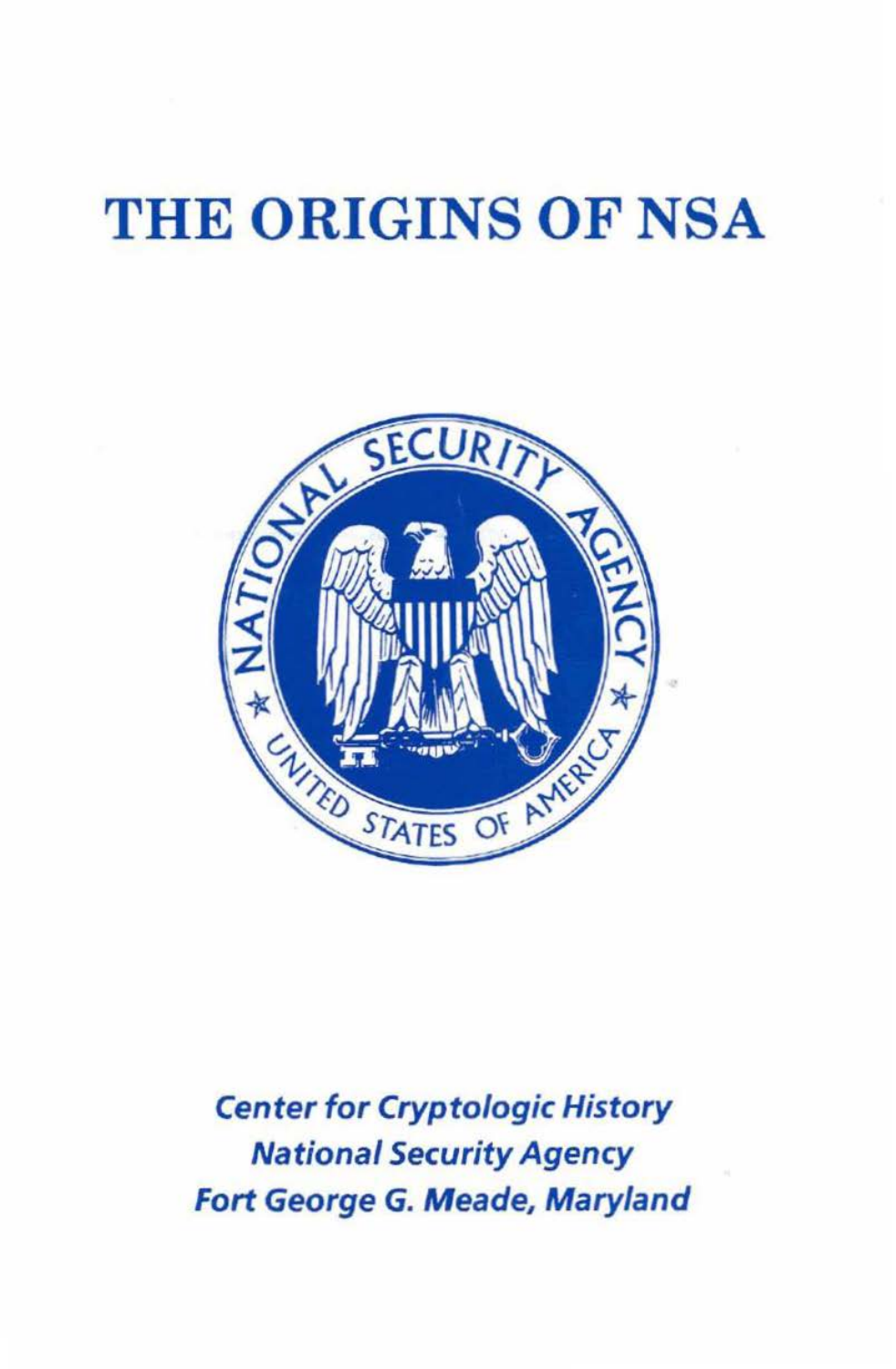

**Herbert 0. Yardley** 

Although "code making and breaking" are ancient practices, modern cryptologic communications intelligence activities in the United States date from the World War I period and radio communications technology. In 1917 and 1918 the U.S. Army created, within the Military Intelligence Division, the Cipher Bureau (Ml-8) under Herbert 0. Yardley. MID assisted the radio intelligence units in the American Expeditionary Forces and in 1918 created the Radio Intelligence Service for operations along the Mexican border. The Navy had established a modest effort, but it was absorbed, by mutual agreement in 1918, into Yardley's postwar civilian "Black Chamber."

The Army (and State Department) continued to support Yardley until the termination of his "Black Chamber" in 1929. Army continuity was assumed, however, in the small Signal Intelligence Service of the Army Signal Corps under the direction of William F. Friedman. The Navy's cryptanalytic

function reappeared formally in 1924 in the "Research Desk" under Commander Laurance F. Safford in the Code and Signal Section, OP-20-G, within the Office of Naval Communications. While emphasis was on the security of U.S. military communications (COMSEC), both organizations developed radio intercept, radio direction finding, and processing capabilities prior to World War II; they achieved particular successes against Japanese diplomatic communications. Exploitation successes of their respective counterpart



**Laurance F. Safford**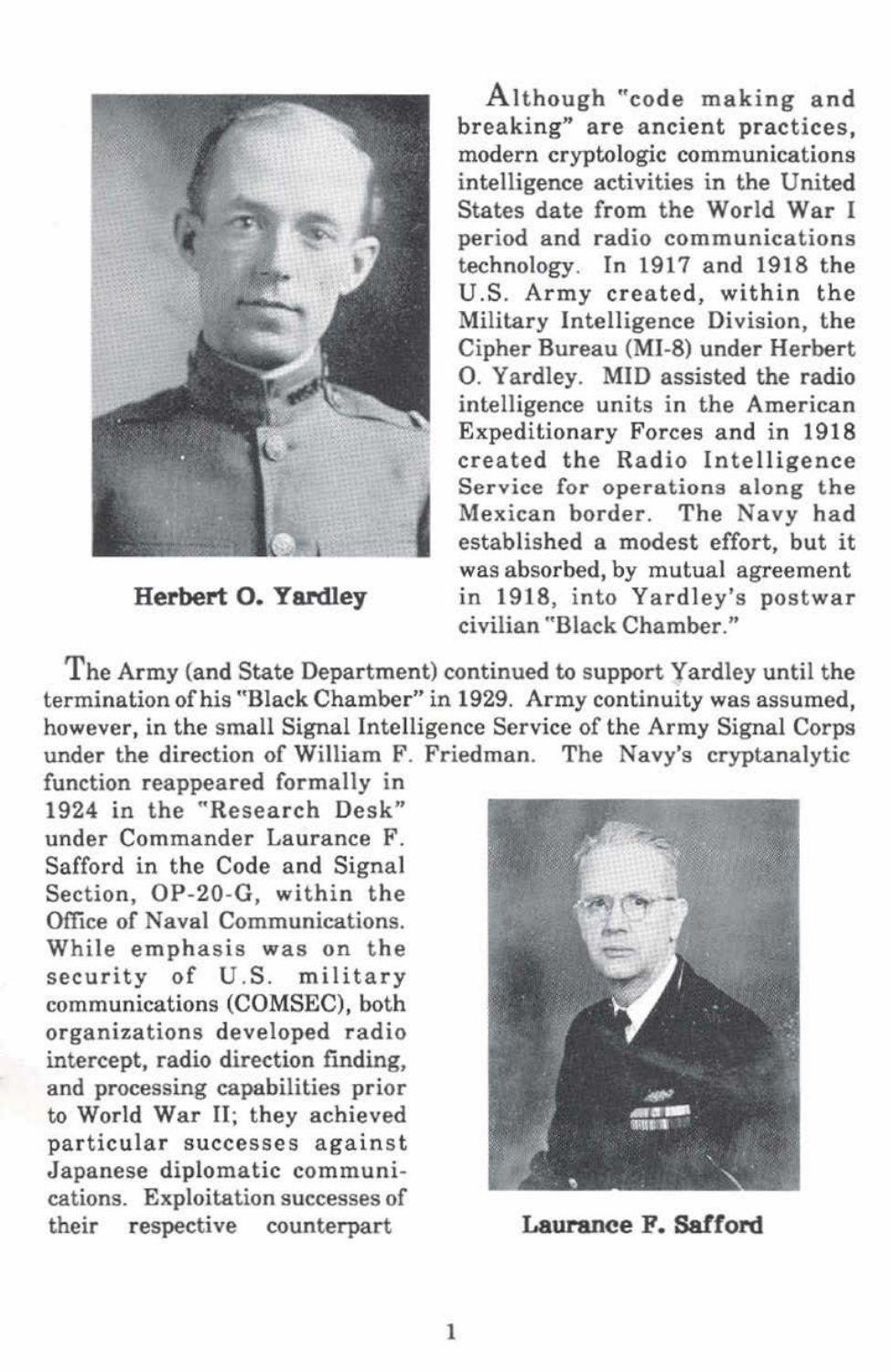

**William F. Friedman** 

service communications had to await the shift of resources until after hostilities commenced. However, wartime successes by the United States and Britain proved the value of COMINT to military and political leaders, and, as a result, both service organizations expanded greatly in terms of manpower resources and equipment.

In the latter stages of the war, the services created a coordinating body to facilitate COMINT cooperation, the Army-Navy Communications Intelligence Board (ANCIB) with a subordinate coordinating committee (ANCICC). These became the instruments for negotiating joint postwar arrangements. In late 1945, with the addition of the Department of State to its membership, ANCIB became the State-Army-Navy Communications Intelligence Board (STANCIB). STANCIB evolved in 1946 into the United States Communications Intelligence Board (USCIB), which added the FBI asa member.

With the passage of the National Security Act of 1947, Congress reinforced the direction in which the intelligence community was moving toward increased centralization - and built the framework for a modern national security structure. Among other things, the Act established the National Security Council (NSC) and the Central Intelligence Agency (CIA). CIA became a member of USCIB, which received a new charter as the highest national COMINT authority in the form of an NSC Intelligence Directive, NSCID No. 9, dated 1 July 1948.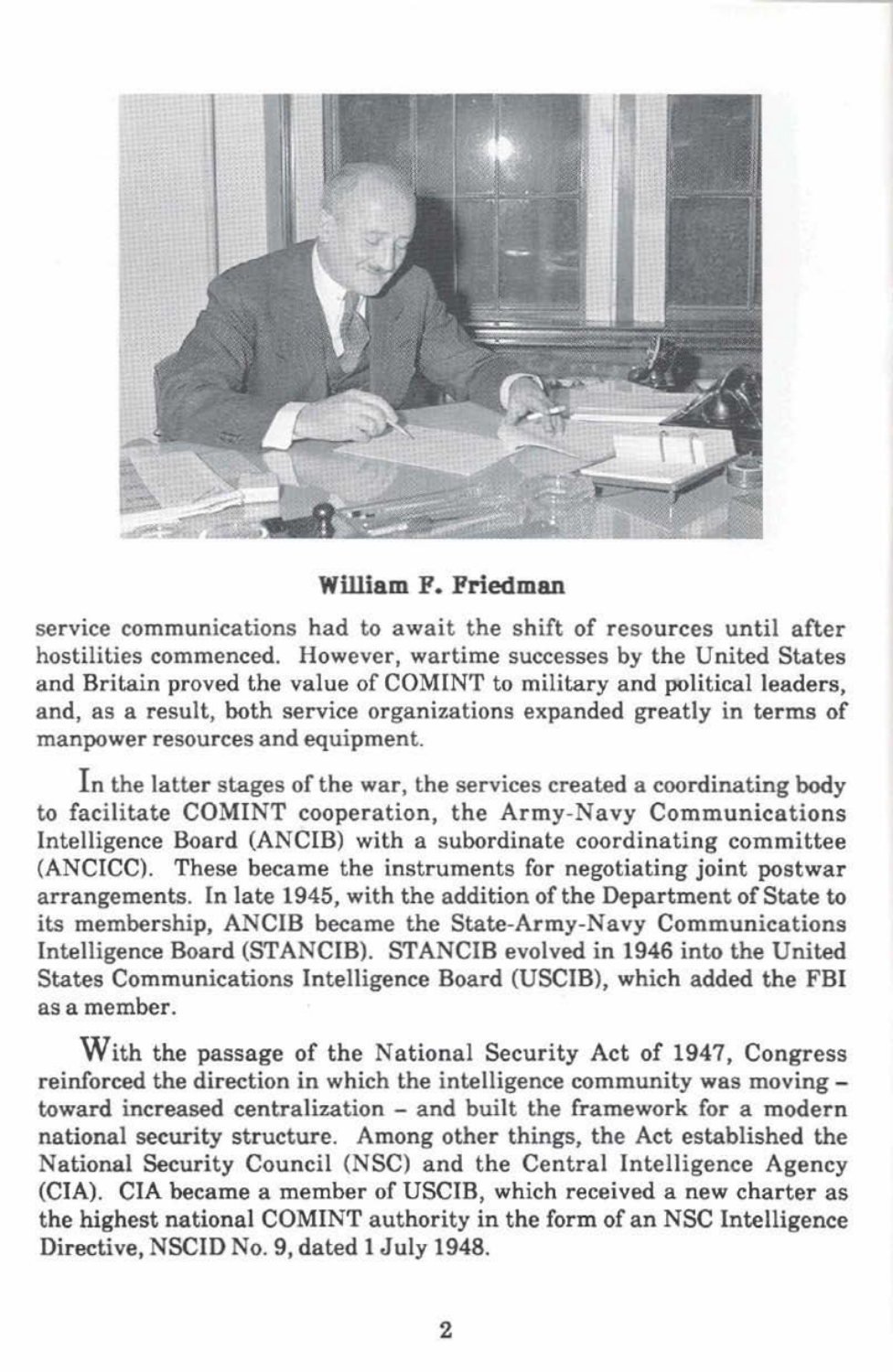As the Air Force sought to expand its cryptologic organization, Secretary of Defense James V. Forrestal contemplated cutting defense expenditures. One solution was a unified cryptologic agency. He appointed a special board under Rear Admiral Earl E. Stone, Director of Naval Communications, to formulate a plan for merging all military COMINT and COMSEC activities and resources into a single agency. Only the Army favored the Stone Board's recommendations for merger at this time, and the plan was shelved.

In 1949, a new Secretary of Defense, Louis A. Johnson, also seeking ways to economize, reviewed the Stone Board's report and began to take steps for its implementation. After much discussion among the services regarding the concept of merger, on 20 May 1949 Secretary Johnson ordered

the issuance of JCS Directive 2010. This directive established the Armed Forces Security Agency (AFSA), which had as its<br>mission the conduct of the conduct of communications intelligence and communications security activities within the National Military Establishment. AFSA thus had the actual responsibility for running COMINT and COMSEC operations, excluding only those that were delegated individually to the Army, Navy, and Air Force. The JCS directive also established an advisory council within the AFSA structure. Known for a time as the Armed Forces Communications Intelligence Adviso-

 $\begin{array}{c} \begin{array}{c} \begin{array}{c} \end{array} \\ \begin{array}{c} \end{array} \end{array} \end{array}$ 



**Earl E. Stone** 

ry Council (AFCIAC), it later was renamed Armed Forces Security Agency Council (AFSAC). The organization became the mechanism through which AFSA reported to the JCS.

On 15 July 1949 RADM Stone became AFSA's first director, appointed by the JCS. By January 1950 the Army and Navy cryptologic organizations had transferred enough civilian and military personnel, as well as equipment, so that AFSA could operate. AFSA did not, however, have its own facilities.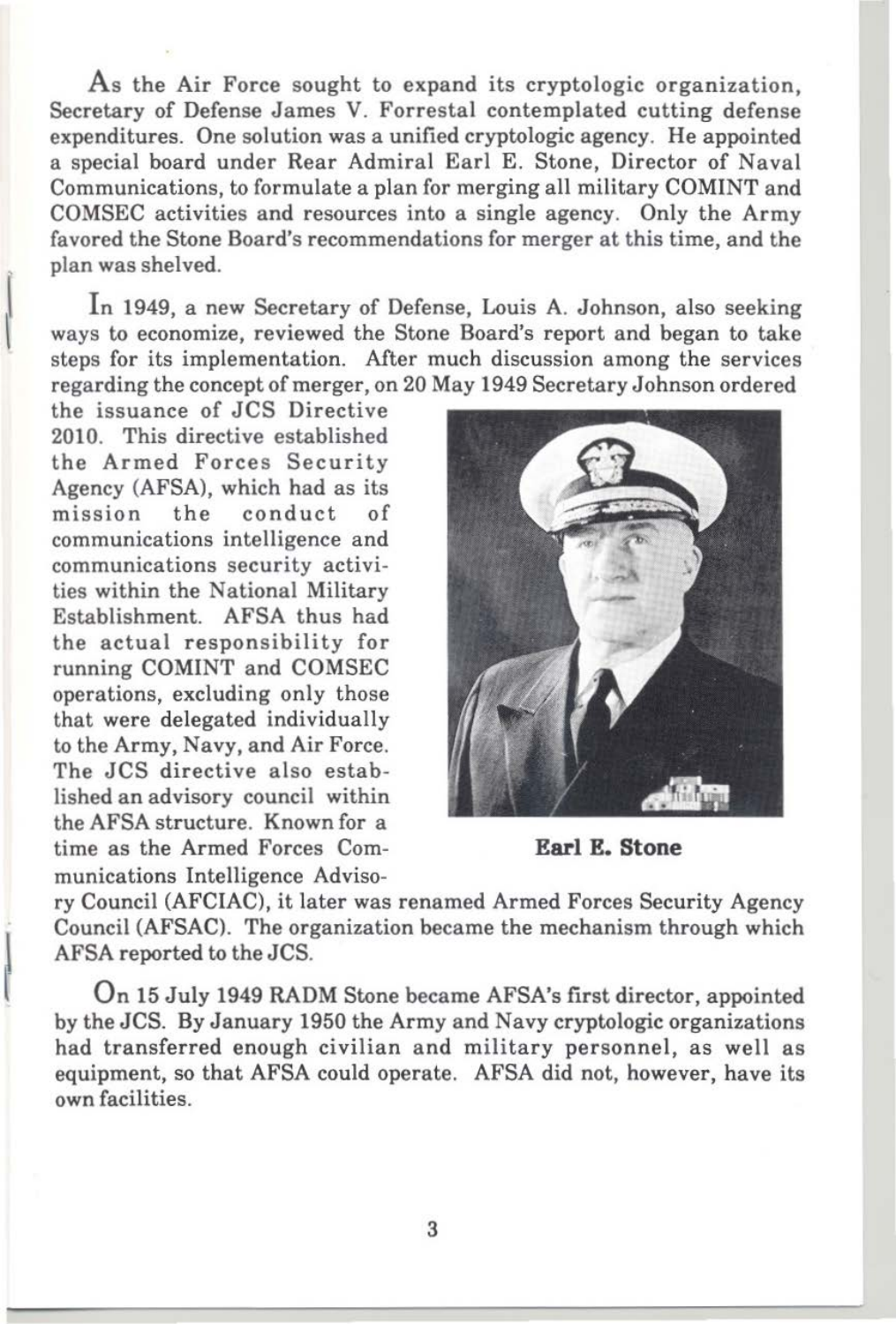Admiral Stone was succeeded in 1951 by Army Major General Ralph J. Canine. By this time, various difficulties in defining powers and areas of jurisdiction were painfully obvious. Further, both directors experienced grave difficulties in obtaining the Advisory Council's approval of proposed courses of action because of AFSAC's policy requiring unanimous decisions. Finally, the potentialities of expanding technical COMINT capabilities of the late 1940s could not always be realized. During the Korean War the quality of strategic intelligence derived from COMINT fell below that which had been provided in World War ll. Consumers were disappointed and increasingly critical. By late 1951, AFSA had clashed with the service cryptologic agencies, with consumers, with CIA, and with the State Department, although not all at one time nor with all on one issue. Despite the intentions, AFSA had in fact become a fourth military cryptologic agency.

On 13 December 1951 President Truman ordered a searching analysis to be conducted by a special committee to be named by the Secretaries of State and Defense, aided by the Director of Central Intelligence. Chaired by George Brownell, an eminent New York lawyer, the Brownell Committee surveyed the situation and in June recommended that a unified COMINT agency receive greater powers commensurate with clearly defined responsibilities. It also advised that the agency be freed of the crippling line of subordination through AFSAC to the JCS and, instead, be directly subordinate to the Secretary of Defense, acting with the Secretary of State on behalf of the NSC. It further proposed that the unified agency be controlled in policy matters by a reconstituted USCIB, under the chairmanship of the Director of Central Intelligence, in which the representation of military and nonmilitary intelligence interests would be evenly balanced.

In October 1952 the President and National Security Council adopted most of the Brownell Committee's recommendations and issued a revised version of NSCID No. 9 on 24 October 1952.

A mingling of military and nonmilitary interests was expressed in the word "national." The production of COMINT was declared to be a national responsibility. In place of an *Armed Forces* Security Agency, the U.S. government was to have a *National* Security Agency, an organization with the same resources plus a new charter. The AFSA Council, while not specifically abolished, thus had the agency pulled out from under it. The Joint Chiefs of Staff were no longer in the chain-of-command. The Director, NSA, reported to the Secretary of Defense through a unit in the latter's office that dealt with sensitive operations. The Secretary himself was declared to be executive agent of the government for COMINT and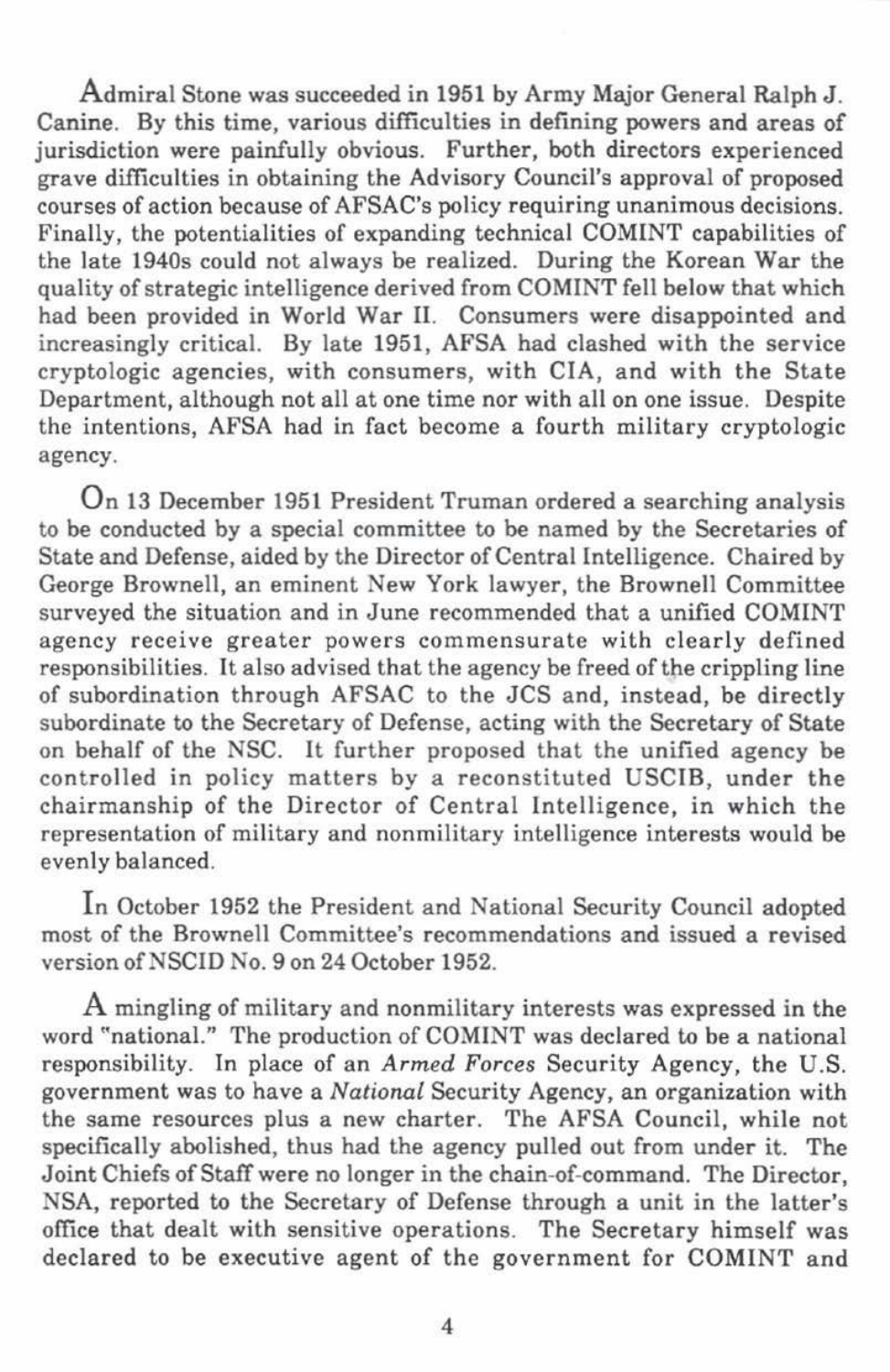subordinate to a special committee for the NSC, of which he and the Secretary of State were the two members and the Director of Central Intelligence was an advisor.

The Secretary of Defense was instructed to delegate his COMINT responsibilities to the Director, NSA, and to entrust to him operational and technical control of *all* U.S. military COMINT collection and production resources. The Director, NSA, was ordered to bring about the most effective, unified application of all U. S. resources for producing national

COMINT to meet requirements approved by USCIB. In addition, the DIRNSA was ordered to assume the COMSEC responsibilities previously assigned to AFSA.

Promulgation of NSCID No. 9<br>brought about a greater about a participation by civilian members (CIA and State) of the community in the COMINT process. At the same time it was recognition of the necessity for more centralized technical operations.

On 4 November 1952, Major General Ralph J. Canine, USA, became the first Director, NSA. In 1957 NSA consolidated its headquarters operations at Fort George G. Meade, Maryland. **Ralph J. Canine**